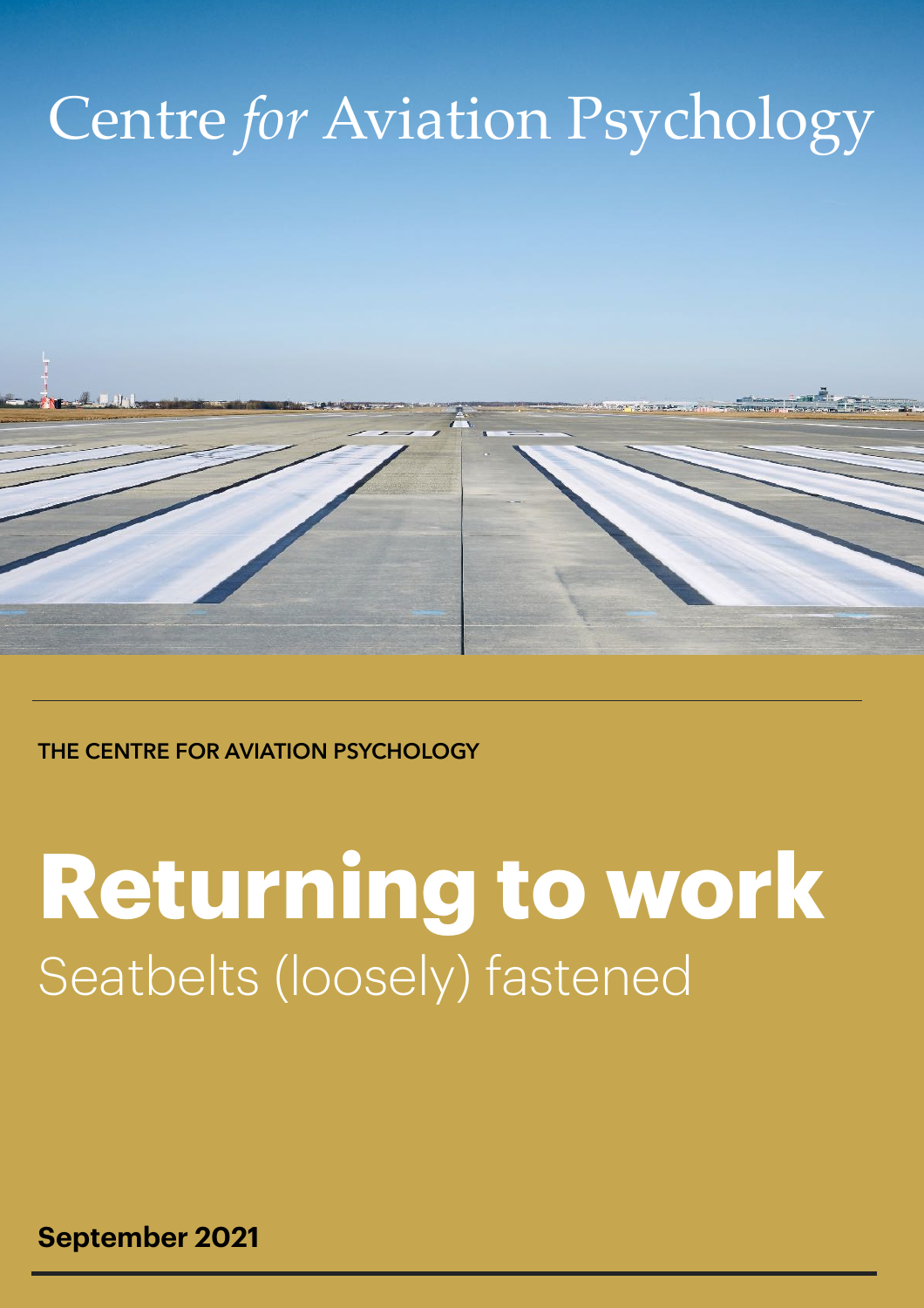## **INTRODUCTION**

Pandemic, social distancing, infection control and varying government responses affecting the airline industry both in the UK and globally, have likely been the most significant long-term and debilitating disruptors to air crew, employment security and work patterns since World War II.

An eminent Professor of Clinical Psychology at the University of Sheffield, Professor Richard Bentall, is conducting important and topical research into the psychological effects of Covid-19. His views and findings are apt and relevant to us all:

"The Covid-19 pandemic has led to unprecedented global restrictions on freedom of movement, and social and economic activity. Pandemics may cause fear in the population, affecting behaviour which in turn may propagate or restrict the further spread of the virus. Social and economic restrictions may also have a major impact on population mental health; especially affecting vulnerable groups, influencing the nation's ability to recover once the pandemic is over."

As the travel industry prepares to return to work, albeit in unpredictable and seemingly hesitant ways, we do not hear a collective cry of relief. While there are, of course, clear and welcome aspects to returning to work, there is also apprehension, fear and some mixed feelings about returning to the line. As aviation and clinical psychologists who support over 27,000 aircrew within the EU, UK and further afield; across many AOCs - including large airlines, rotary wing and business aviation operators - and with extensive links with colleagues in the Far East, USA, Canada, Australia, New Zealand and South Africa; we - the team at the Centre for Aviation Psychology (CAP) - have first-hand experience of the challenges aircrew now face preparing to return to work.

**In this paper, we highlight some of the challenges that crew now face, and also share some hints and tips on boosting cognitive performance and giving your brain a 'work out' on your return-to-work path.**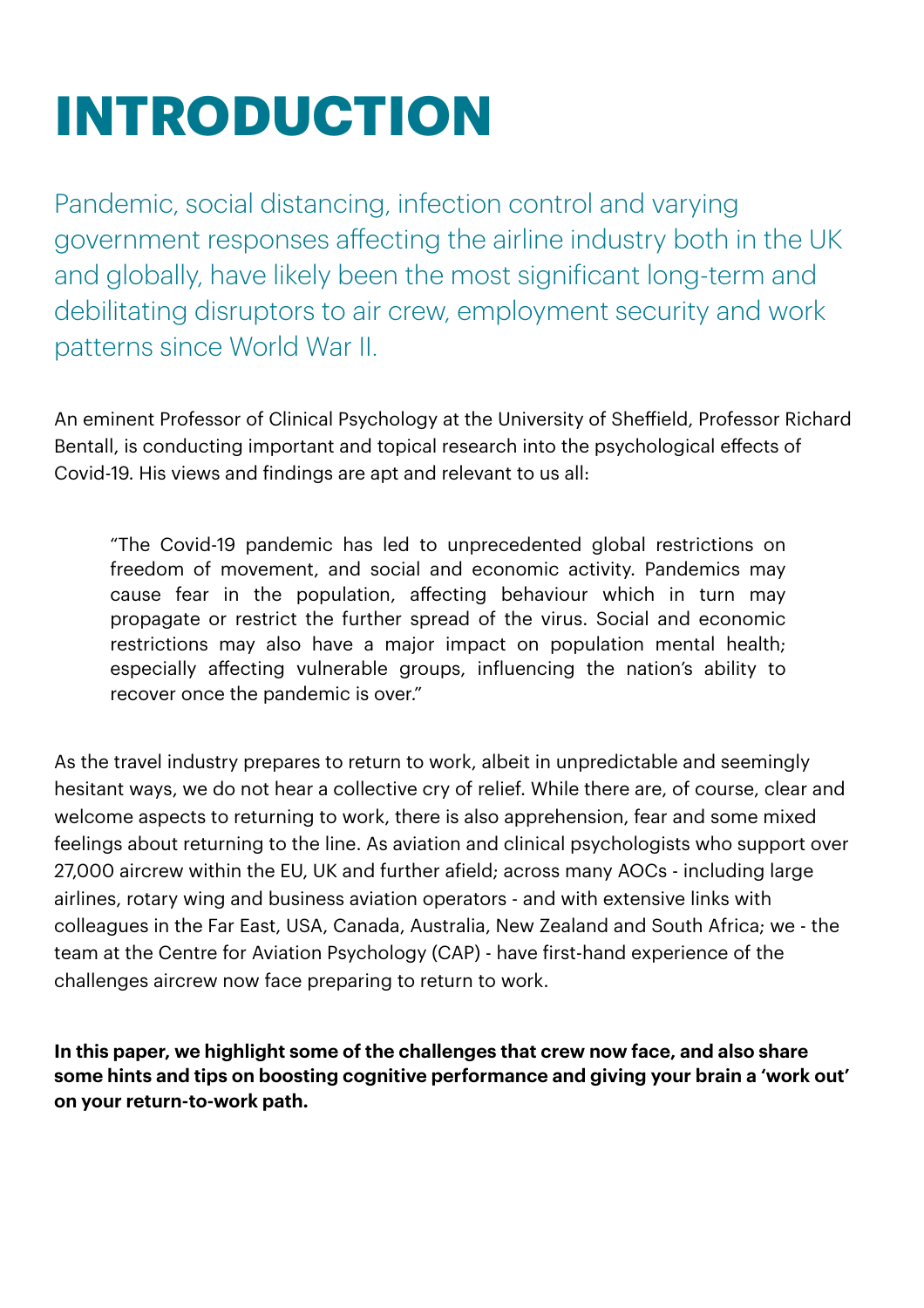### Challenges you may have faced …

Let us for a moment focus on some of the challenges and concerns that some aircrews have highlighted:

- Financial concerns
- Lowered confidence
- Skills fade
- Job losses that may yet come
- Assessments, tests, training and simulators
- Will my uniform still fit?
- Coping with a demotion
- Travelling to destinations where one is confined to (locked in) an hotel room
- Transition from a passenger aircraft being used as a freighter to its original passenger function
- Maintaining social distance in confined work spaces
- Disruption to your career trajectory and aspirations (for example, gaining your command, progressing to becoming a training captain, job mobility etc
- How family and loved ones will cope with our return to work.

It is not a given that everyone returning to work still wants their job. The pandemic may have raised questions about employment security, income and career stability. Some crew have volunteered or gained employment outside of aviation or in related areas during the pandemic. A few will be permanently lost to the aviation sector, having been made redundant or gained employment in another sector. This is against a backdrop where there are distant warning signs that there will be a pilot shortage in the next few years, which further generates feelings of confusion and uncertainty.

**For those preparing to return to work, we have some hints and tips to share - based on neuroscience findings - about how to boost brain function and sharpen your cognitive skills, in order to mentally improve your cognitive performance.**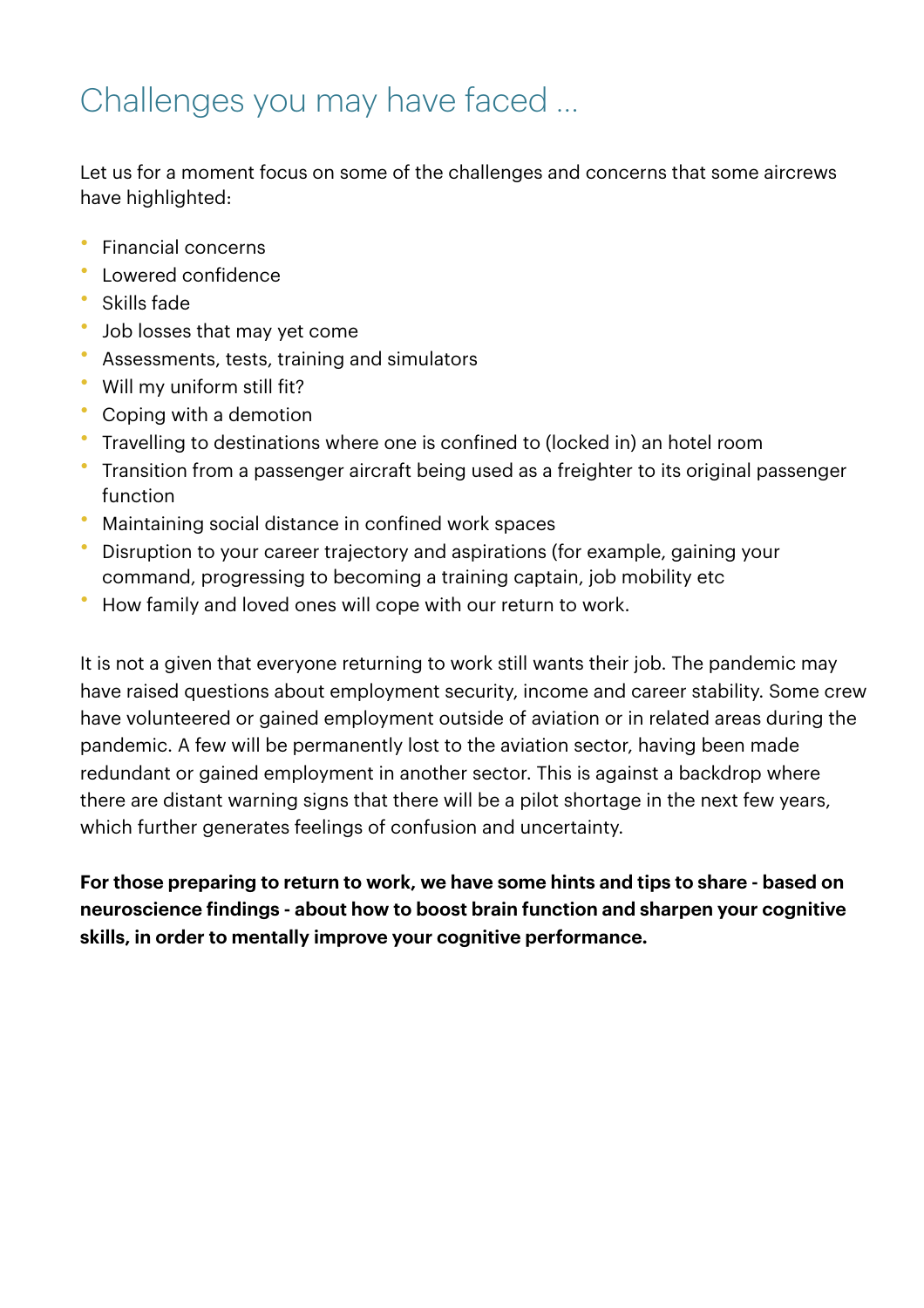### Our brain work-out suggestions

Findings from neurological science strongly indicate that we can boost our brain performance, and in this sense, we should consider 'exercising' the brain. It goes without saying that pilots rely heavily on brain function in order to execute their tasks; as do air traffic controllers, ground maintenance engineers and cabin crew.

The main domains that in which we can exercise the brain include memory, brain speed, attention, social skills, intelligence, navigation, eye-hand co-ordination, verbal skills, decision making and our reactions. During the pandemic, many aircrew will have 'downgeared' their lives. Work patterns will have changed and life may have become more predictable.

Engaging one's brain with the intensity and to the extent that one does in the course of flight operations, is unlikely to have occurred. It is possible that, for some, there is a temporary state of cognitive decline in relation to certain brain functions. The good news is that we can completely recover this and even exceed our previous performance levels. We need to give this some focus and time, and target particular exercises that will specifically boost cognitive functioning.

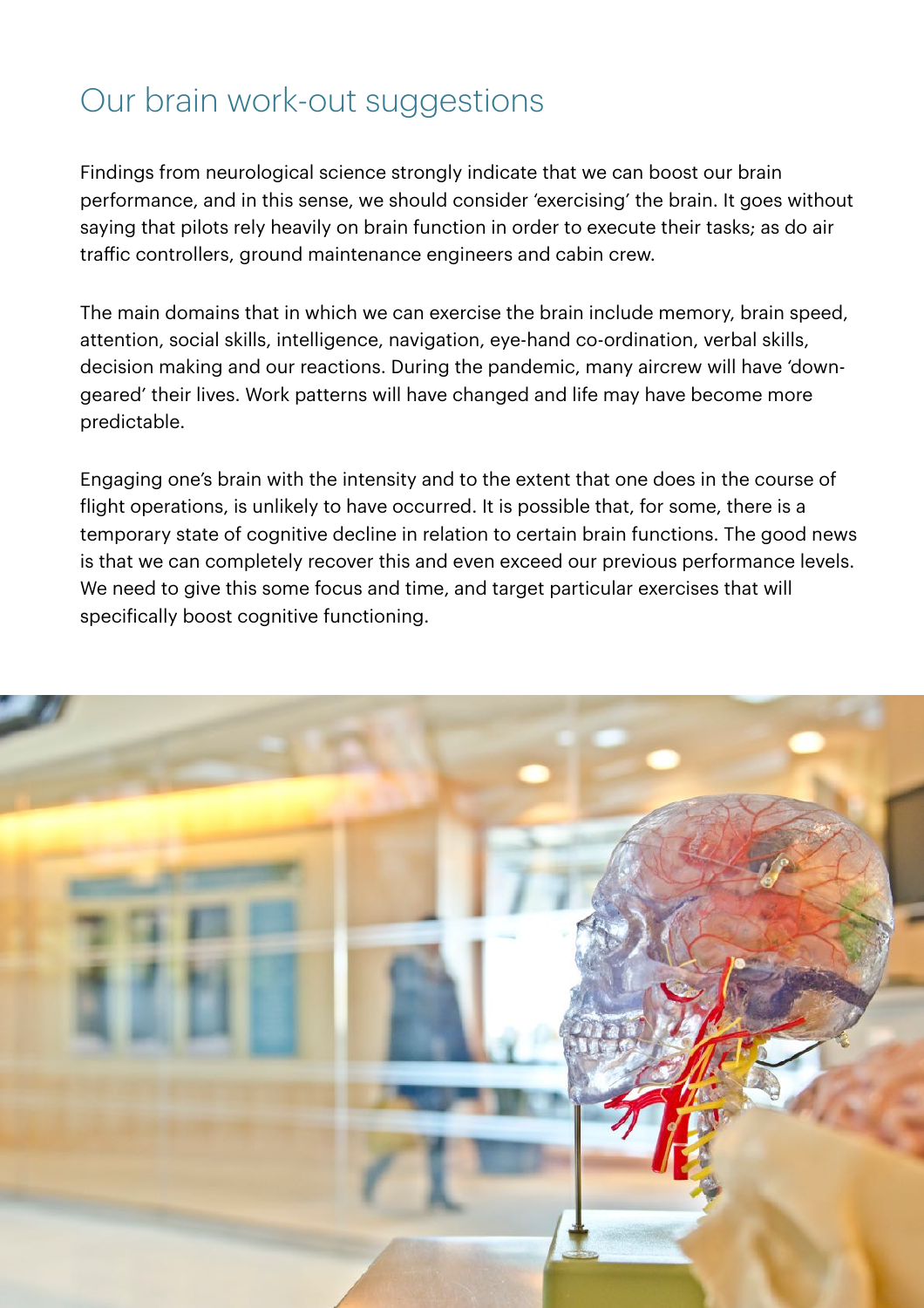#### **1. Take ownership of professional development to improve performance and resilience**

Resilience is the intrinsic ability of a crew to adjust its behavioural functioning prior to, during, or following changes and disturbances, so that it can sustain required operational performance under both expected and unexpected conditions.

There have been numerous safety notices published by various agencies such as IATA, EASA and the UK CAA, to highlight the importance of maintaining effective human performance while developing operational resilience (confidence and competence). While pilots may not be able to access a full flight simulator, there are key alternative activities that individuals or groups can practice:

- Connect virtually with peers to work through scenarios to maintain nontechnical competencies and develop self-evaluation practices.
- Practice 'Arm Chair Flying' to build confidence through exposure to technical procedures
- To help with return to flying preparation, review IATA, EASA and UK CAA Operational Safety Notices that identify key safety issues facing the industry as a result of the pandemic.
- With your peers, discuss a defensive flying strategy and effective identification of new threats pilots face

as a result of a different operational environment.

• Generate mitigation strategies and mini briefs to update situational awareness and reduce the possible startle effects of an unexpected event

#### **2. Level with yourself**

The last 15 months has been a tough time for everyone, and pilots in particular. We have all had to make substantial adjustments in the ways we have managed our daily lives, our expectations of the future and our profession.

If you haven't already, now is a good time to sit down, take stock and articulate what you want from your career going forward. Whether you do this on your own or with a trusted partner or friend, it is important to consolidate all those home truths and realisations about what is most important to you and how you want your career to progress.

Some of these decisions may be big ones and require careful planning; others, more a balancing of expectations. Either way, you will feel more in control of your circumstances if you make an active decision about it (even if that is to do nothing!) rather than finding yourself just drifting along with whatever comes next.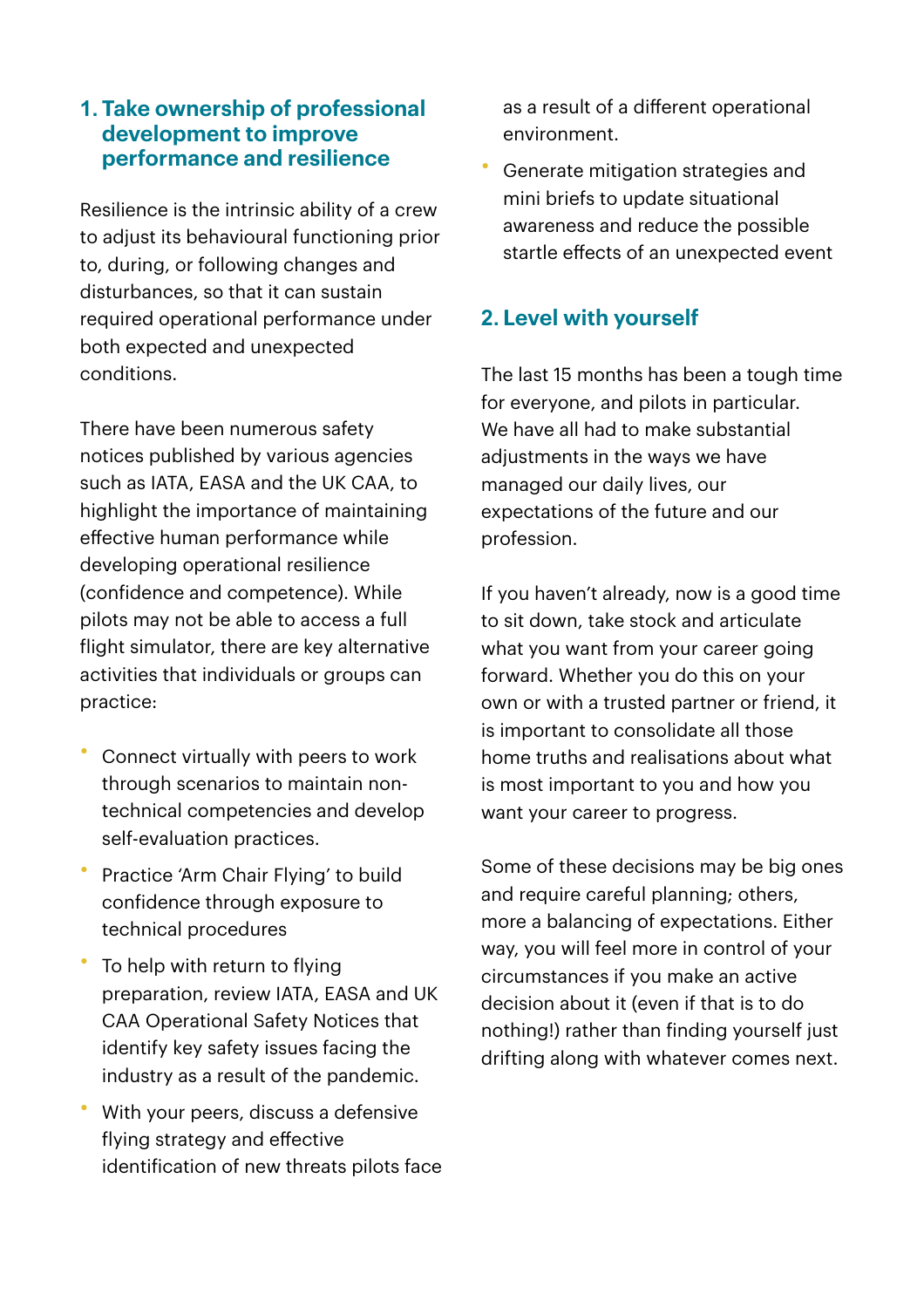#### **3.Acknowledge changes within your organisation**

Your return to work may further be complicated by finding that you are returning to a changed or new organisation.

During the pandemic, roles may have changed and merged, people may have left the airline and some functions absorbed into other roles, while some offices may not be staffed. Flights ops, pilot managers, duty managers, Human Resources and training departments may be running on skeleton staff, working remotely, or may be completely reorganised.

It may feel bewildering being back in an outwardly familiar airline that has been fundamentally changed by the pandemic. Just as the organisation will have changed, so might you in terms of what you might want from them in the future, or even how you see them now. It is important to take stock of this and assess and address your needs. They may be practical (e.g. who do I call when X happens) to existential (e.g. what can I reasonably expect from my employer).



#### **4. Work on your Plan B (and Plan C)**

In the same way that you would never go flying without planning your alternate destinations, developing a job Plan B and Plan C will help you navigate the uncertainties of employment insecurities.

Many have been forced into this position involuntarily and navigated this to the best of their abilities and resources. For many on furlough who have

been bunkering down and feeling confident that their company and/or seniority will see them through, this confidence will have diminished as the travel consequences of this pandemic persist.

One of best ways of restoring control and confidence in the future is to actively dust off and attend to your alternative plans and options, ensuring they are ready to activate should the unthinkable happen.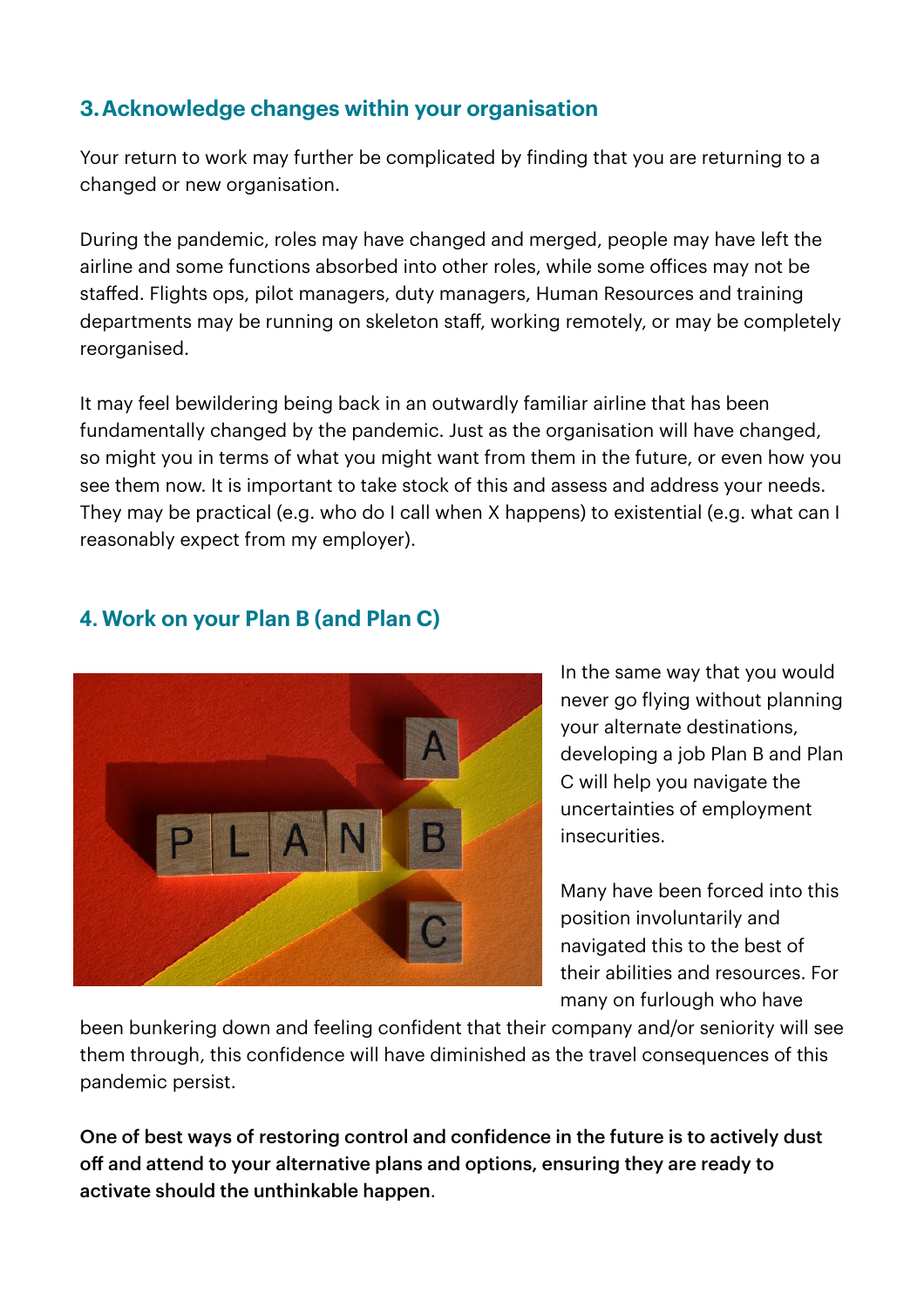#### **5. Manage your mood**

Research has demonstrated that stress, anxiety and worry can directly impair memory, attention, mood and our ability to learn. Stress can therefore, degrade emotional wellbeing.

The starting point for any brain work-out should be to identify, address and remedy any significant psychological challenges. This can be done by noting specific challenges, chatting with a pilot peer in a peer support setting, asking a trusted friend or one's partner to give feedback about how we appear to be fairing and also, completing some online self-scoring tests such as the [Becks](https://www.enhertsccg.nhs.uk/sites/default/files/pathways/Beck)  [Depression Inventory.](https://www.enhertsccg.nhs.uk/sites/default/files/pathways/Beck) Attending to and improving one's mental health and wellbeing is not the same as having an identified and diagnosed mental health problem that may affect crew licensing. If in any doubt, an AME or GP will be able to provide signposting to expert aviation mental health services.

Chronic stress can rewire the brain and this in turn will likely impede skills acquisition, task completion and other forms of executive functioning.

#### **6. Attend to your sleep**

It is well known that the brain requires sleep in order to restore optimum functioning and also to consolidate experiences, learning and memory. That is even apart from the emotional benefits of good, sound and regular sleep. We should, therefore, think of sleep as beneficial, and not merely a necessity

and a waste of time. Sleep helps with emotional regulation as much as it does with chemical regulation in the body. Without good and regular sleep, we are more susceptible to stress, mood changes and health challenges. Problems with sleep can especially affect the frontal lobe of the brain and, therefore, can alter decision-making and emotional regulation.

Many pilots report to us that in the context of the pandemic, they have benefitted from more predictable and stable sleep patterns owing to the absence of work. Whilst this may be welcome, the return to work will likely pose a challenge to this for some. It is, therefore, important to ensure that sleep is prioritised in order to improve brain functioning.

In his book *Why We Sleep*, Professor Matthew Walker suggests dealing with sleep in 90-minute cycles; particularly for shift workers with variable sleep patterns. The numerous 90-minute cycles ensure quality deep sleep and REM has been achieved during the night. The positive effects can include the brain producing delta waves and our bodies repairing and restoring themselves, plus other hormonal benefits. This offers a solution for pilots to control when they need to sleep and wake up when operating through different time zones. Pilots could use this downtime period to modify their sleep in terms of cycles in preparation for a return to operational flying as the industry recovers.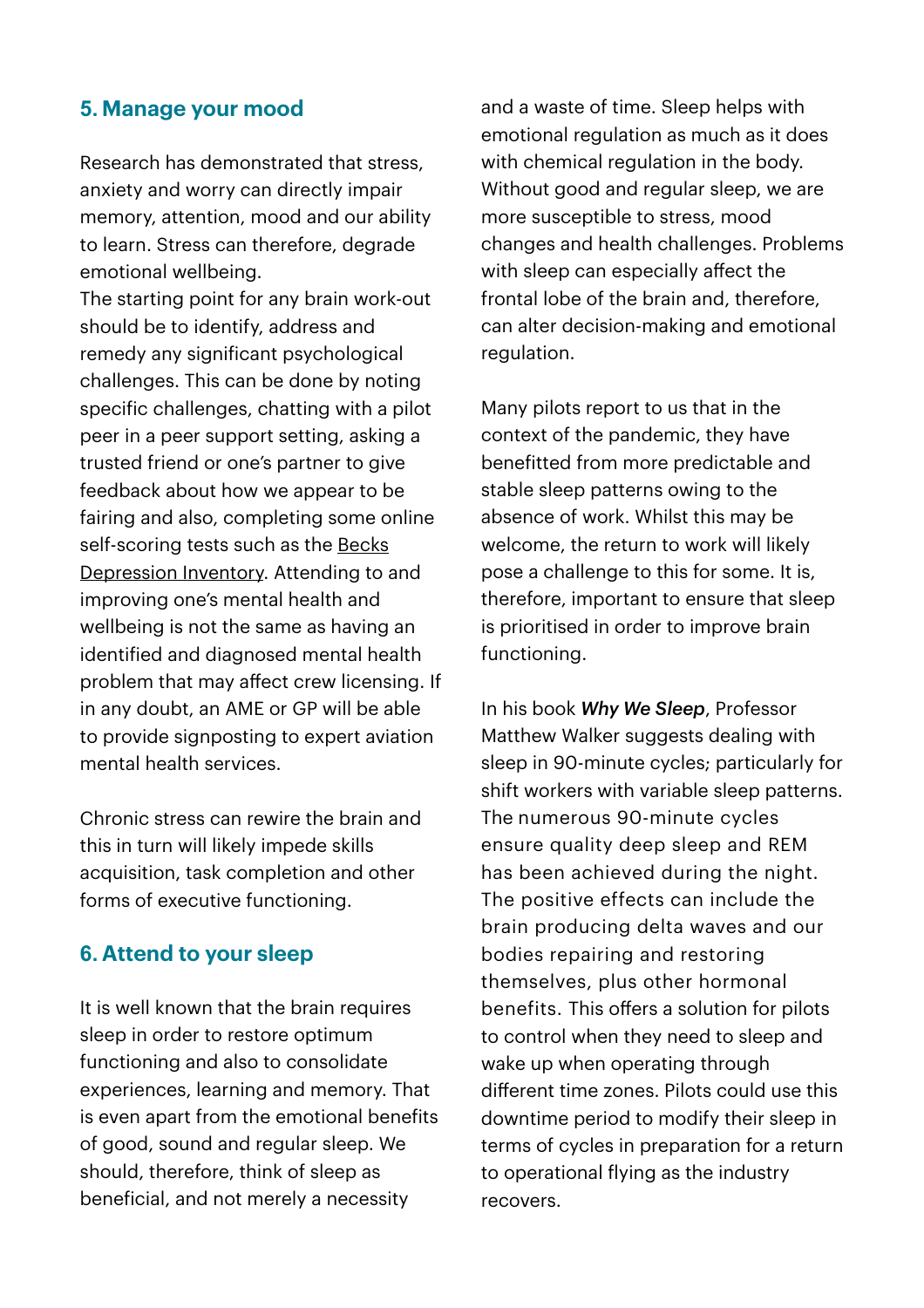#### **7. Train the brain**

Scientists have recognised that we can delay cognitive decline by engaging in activities that challenge the mind. There are a vast number of activities which count in this regard. These include learning a new language, starting a new hobby or skill, enjoying mind challenging tasks such as crosswords and Sudoku, among many others.

Having an appetite for curiosity and creativity is core to this. New pathways are opened up in the brain when we engage in unfamiliar and challenging tasks. This helps to improve communication within the brain, as well as 'stretch' its capacity. One should also not underestimate the benefits of familiar and accessible brain development methods such as reading a book or even keeping a diary.

#### **8. Engage in physical activity**

Most aircrew are familiar with the importance of regular exercise as a way not only to keep physically fit, but also to improve mental agility. Physical activity is crucial to brain health and cognitive functioning. Not only is there often a sense of wellbeing that accompanies exercise, but research has found that certain hormones which are excreted during exercise can improve mental focus, mood and memory.

Most exercises have a strong aerobic component and, therefore, whilst lifting heavy weights may be a personal interest and challenge, the greater benefits come with increasing heart rate gained through running, cycling, swimming and related exercises. Improved motor skills and mental arithmetic skills are also associated with cardiovascular fitness: another reason to regularly exercise.

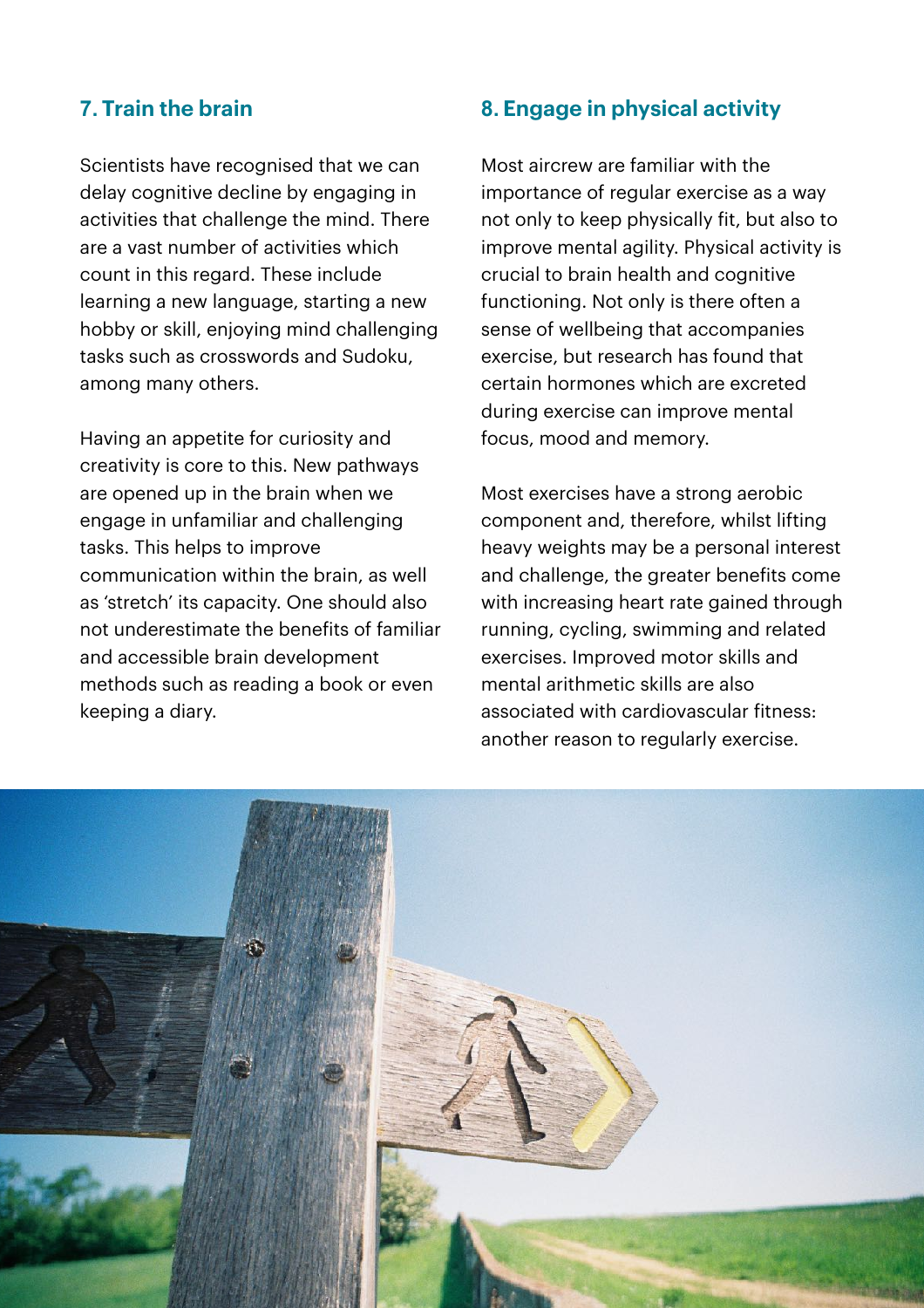#### **9. Feed the brain healthy foods**

There are a range of foods and nutrients which have been found to improve brain functioning and have also been demonstrated to improve mental wellbeing and cognitive abilities.



These include -

- **Oily fish**
- Dark chocolate
- **Berries**
- Nuts and seeds
- Whole grains
- Coffee
- Avocados
- **Peanuts**
- **Eggs**
- **Broccoli**
- Kale
- **Spirulina**
- Green tea

#### **10. Work on your social connections**

Research has found that feeling isolated or disconnected socially can directly affect hormonal changes in the body. For example, Cortisol - the stress hormone may increase as a result of disrupted sleep and raised blood pressure. It can also affect the body at the cellular level, causing inflammation of cells and an immune response. Wellbeing may then be adversely affected. These social changes and the social and physical changes that may arise when we are separated or disconnected from loved ones, can reduce cognitive function and limit optimal brain function. Ensure you stay in touch with friends through whatever means possible; virtually or face-to-face: meet ups, clubs, virtual gatherings, discussion groups etc. Remember, social media is not always conducive to helping wellbeing, so make an effort to re-connect with people directly too.

#### **11. Mindfulness and meditation**

Meditation and, in particular mindfulness, have been shown to reduce stress and slow down cognitive decline, particularly with respect to disorders such as Alzheimer's disease and other dementias.

Mindfulness and meditation have the primary effect of lowering the heart rate and, therefore, can assist in improving